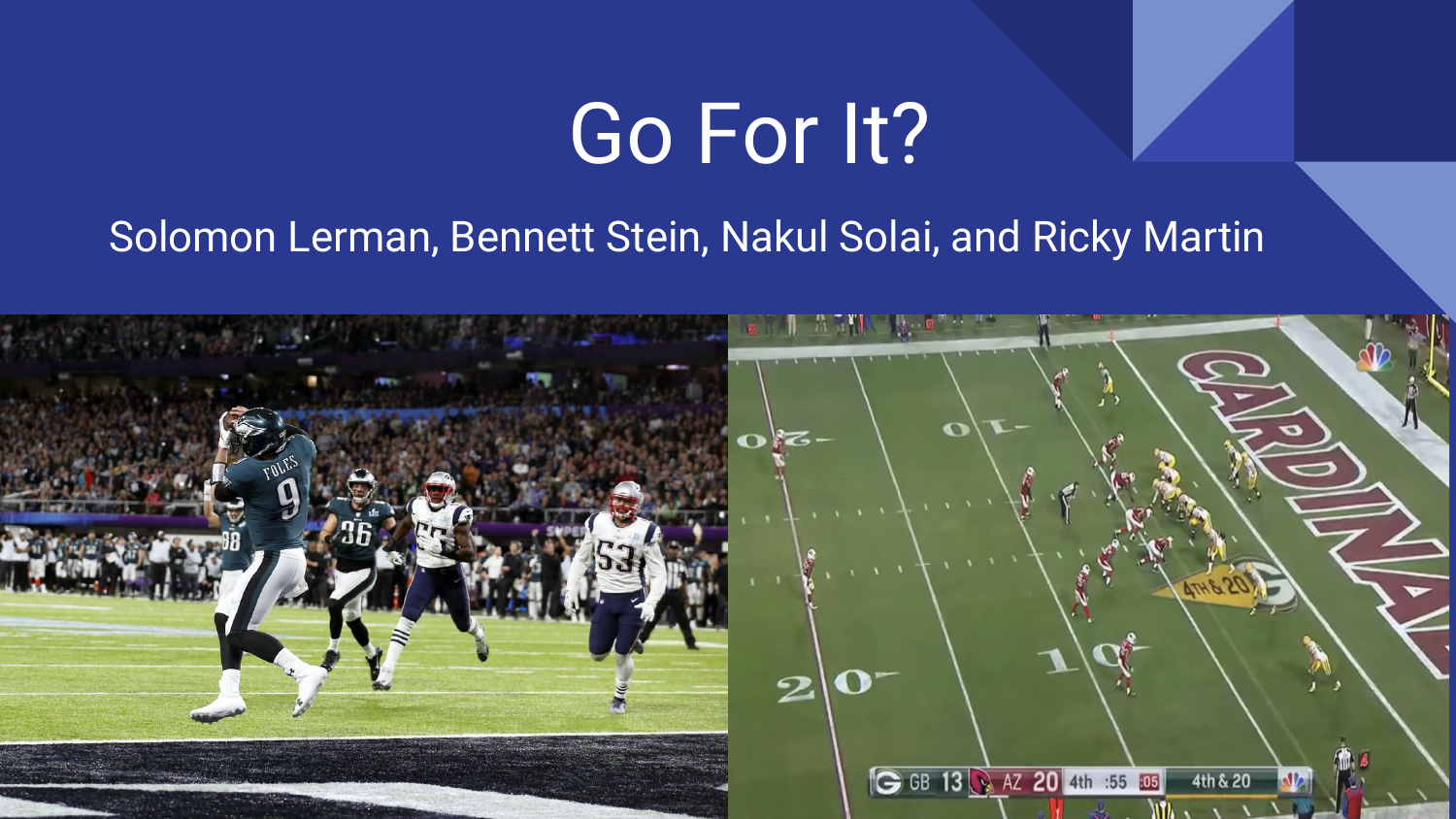#### Question/Intro

While a number of forward thinking NFL coaches such as Doug Peterson and John Harbaugh have adopted an analytical approach regarding their fourth down decision making, many have ignored such data.

Most NFL coach still base their decisions off of biased emotional matters such as "feel" and "momentum". This inhibits them from making consistent fact based fourth down calls.

Other factors that contribute to this poor decision making are personal image and job security. Coaches tend to be over conservative in order to avoid possible criticism.

This leads us to the following questions:

- At what point is it beneficial for an NFL team to go for it on fourth down rather than settling for a field goal?
- Do NFL coaches need to be more aggressive in going for it on fourth down in plus territory in order to maximize points scored?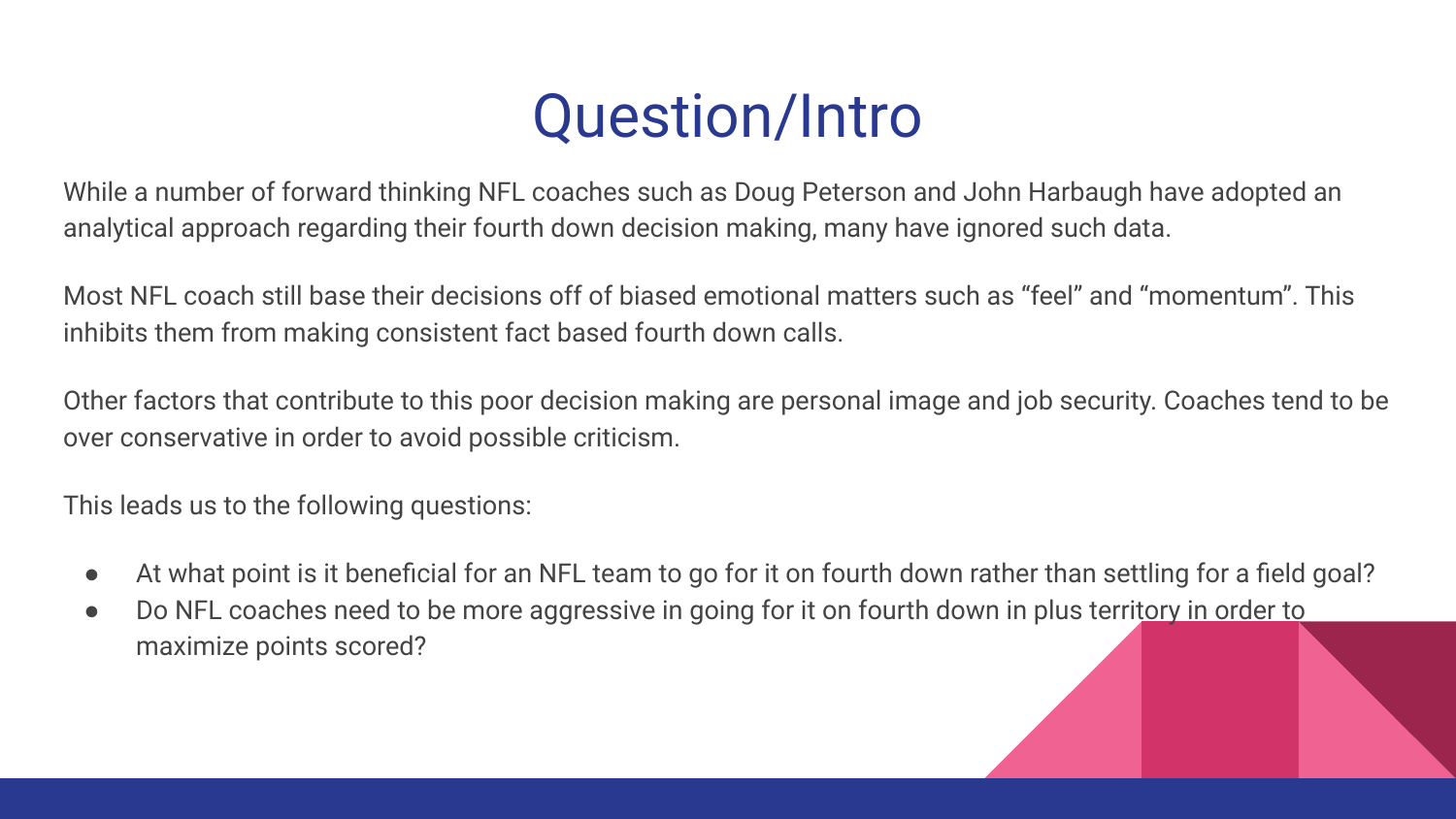#### The Process

- We started by importing NFL play by play data from 2009-2019
- Filtered the data to take out all non fourth down plays, and took out all penalties, field goals, and punts
- This left us with all of the plays in which a team went for it on fourth down.
- We then sorted by yards to go and found the mean fourth down conversion percentage for each distance and plotted the result.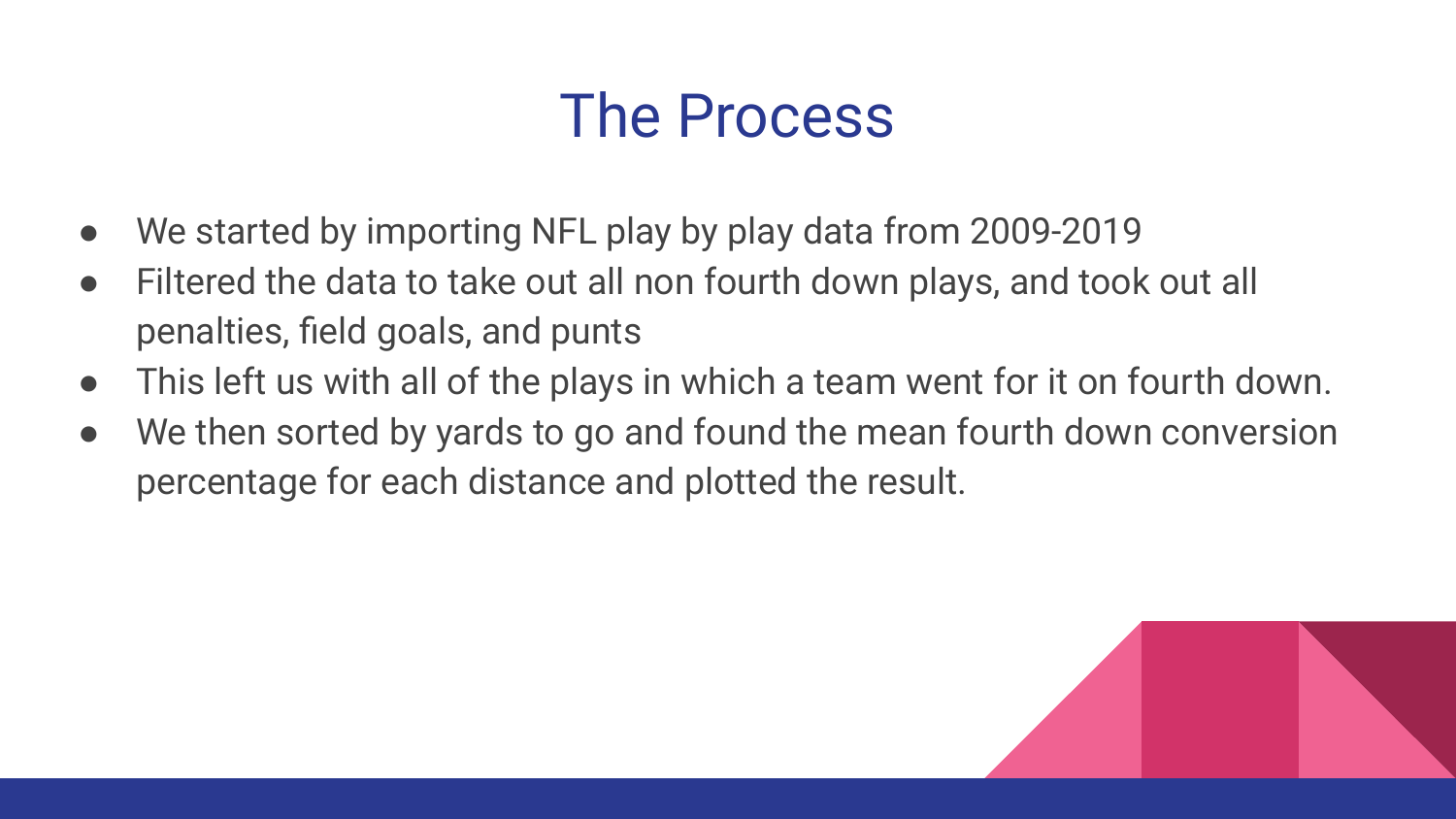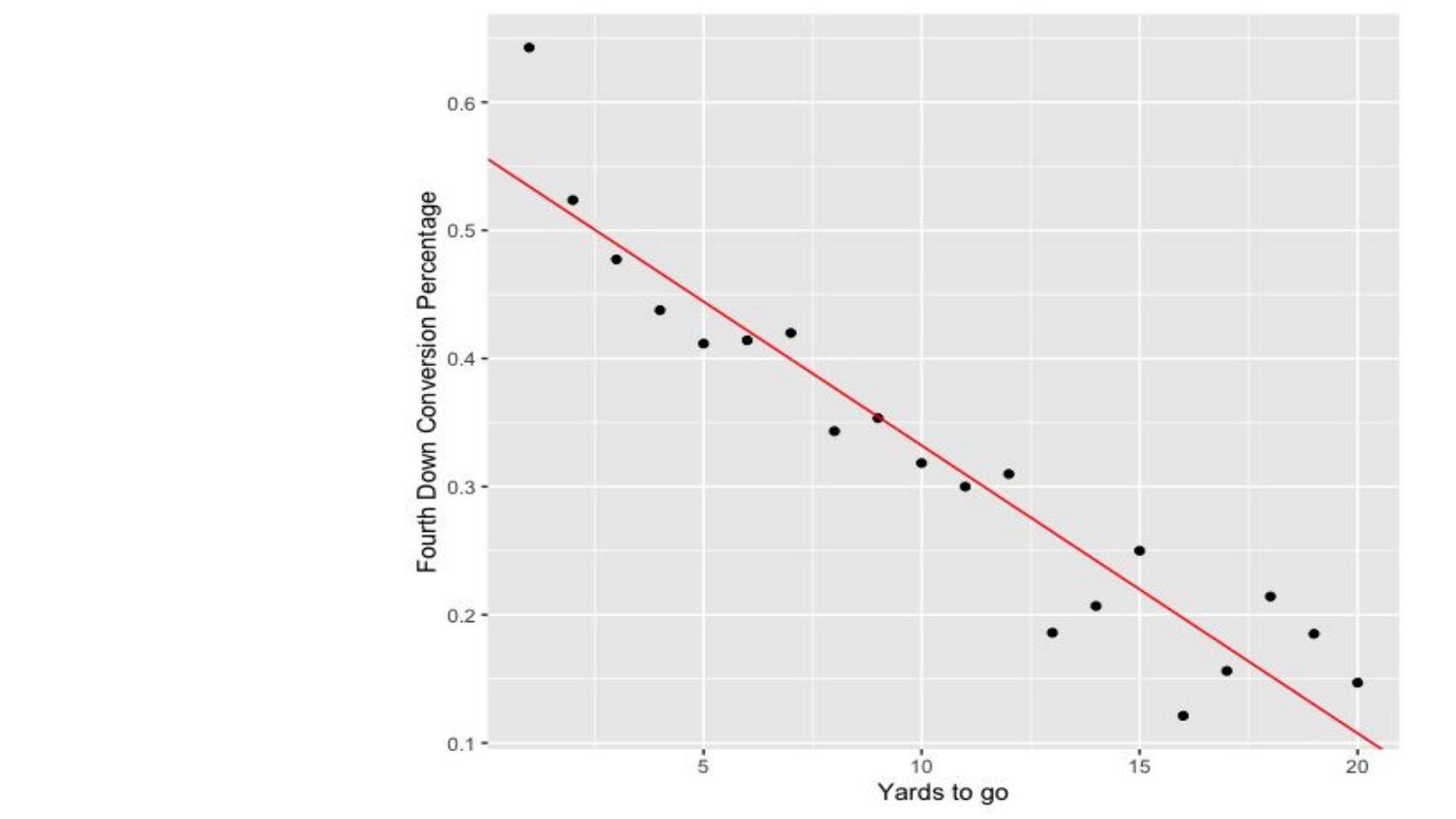## The Process (Continued)

- After compiling the fourth down conversion percentage data, we used a formula online to get the expected points for a first and ten starting at each yardline.
- We then proceeded to plot the data.

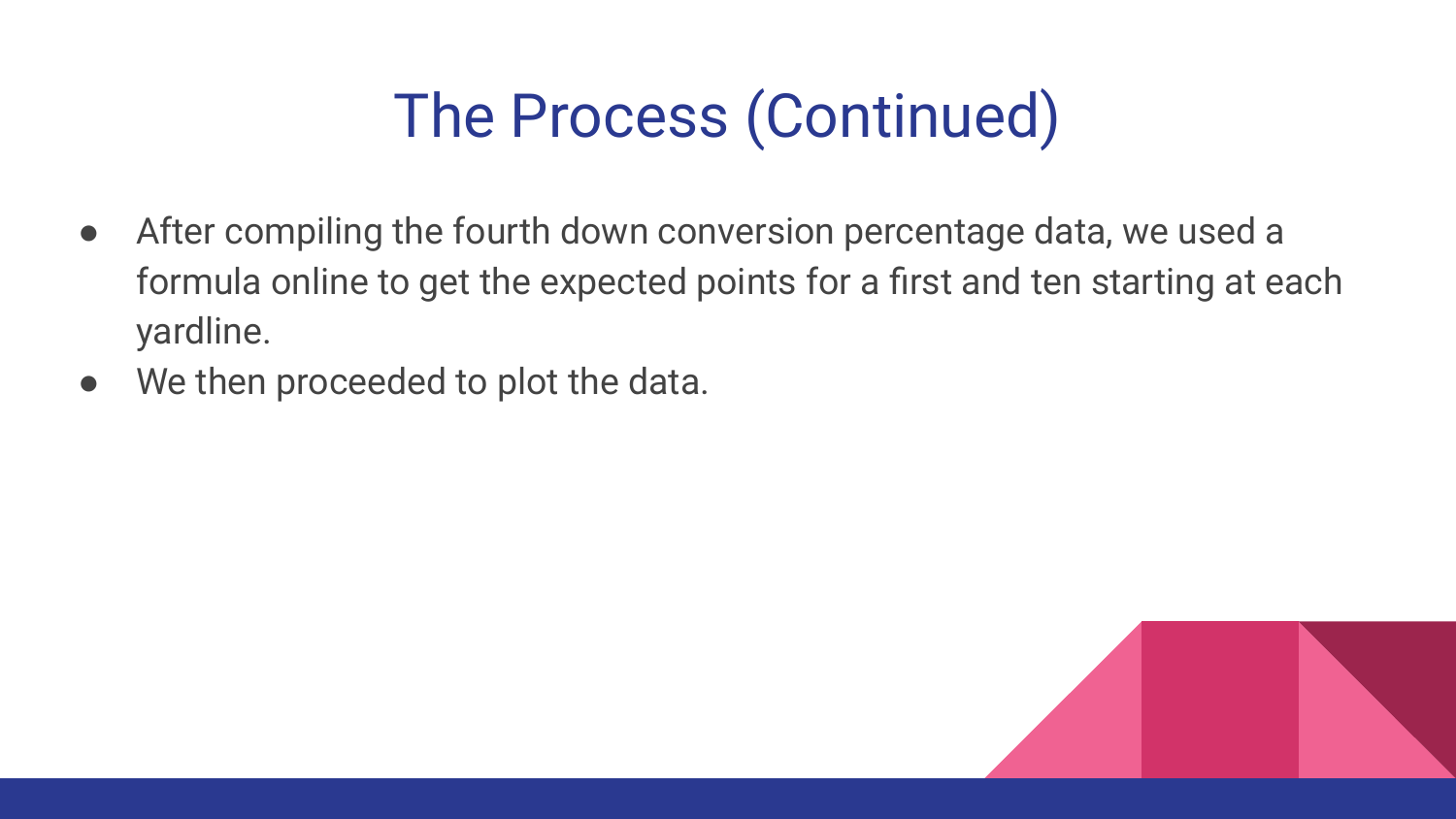

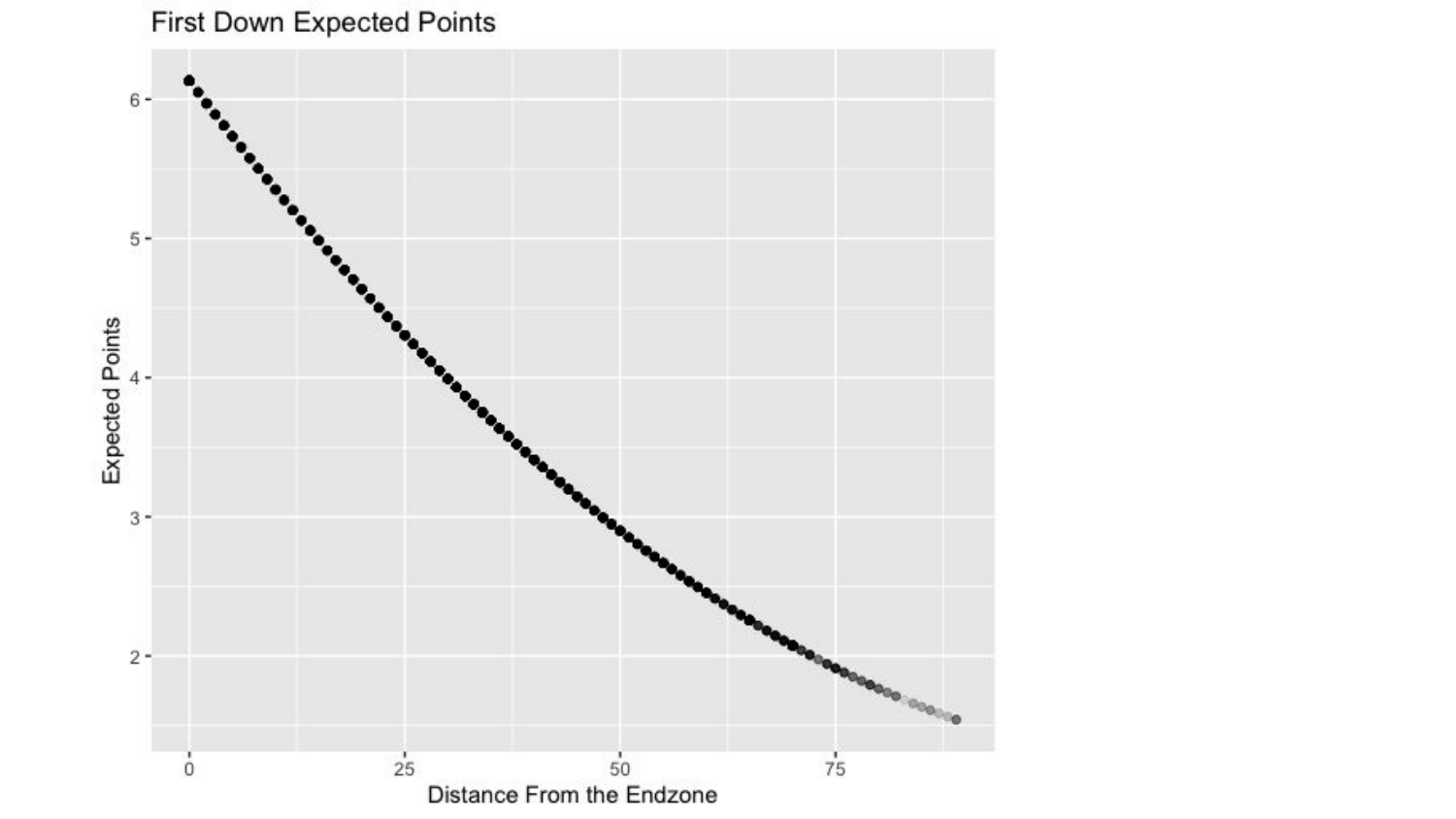## The Process (Continued)

- We then set out to find the expected points if you kick a field goal from any given yardline
- To do this we found the overall percentage from each two yard bin over the last 10 years and multiplied each value by three (the value of a field goal)

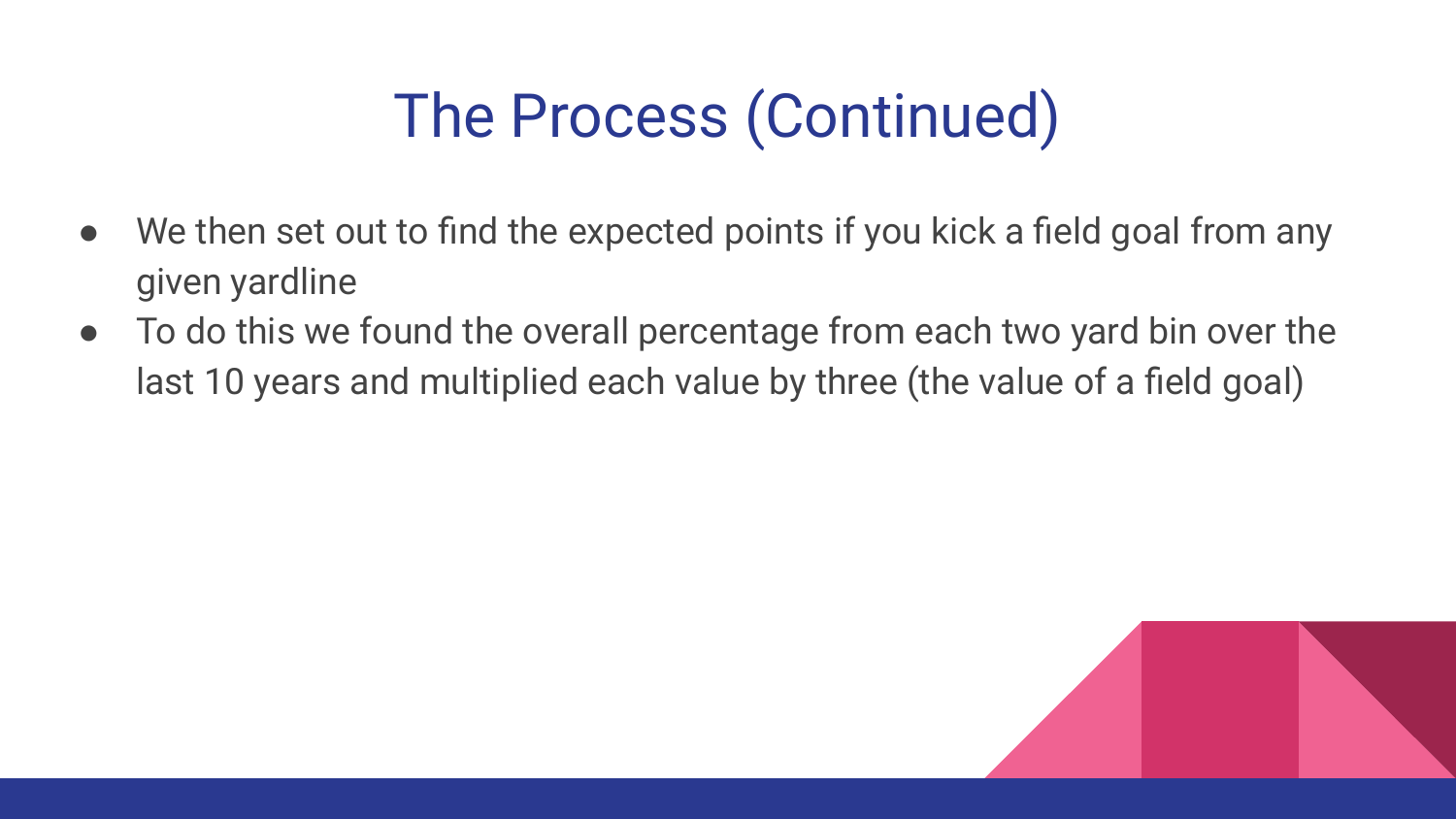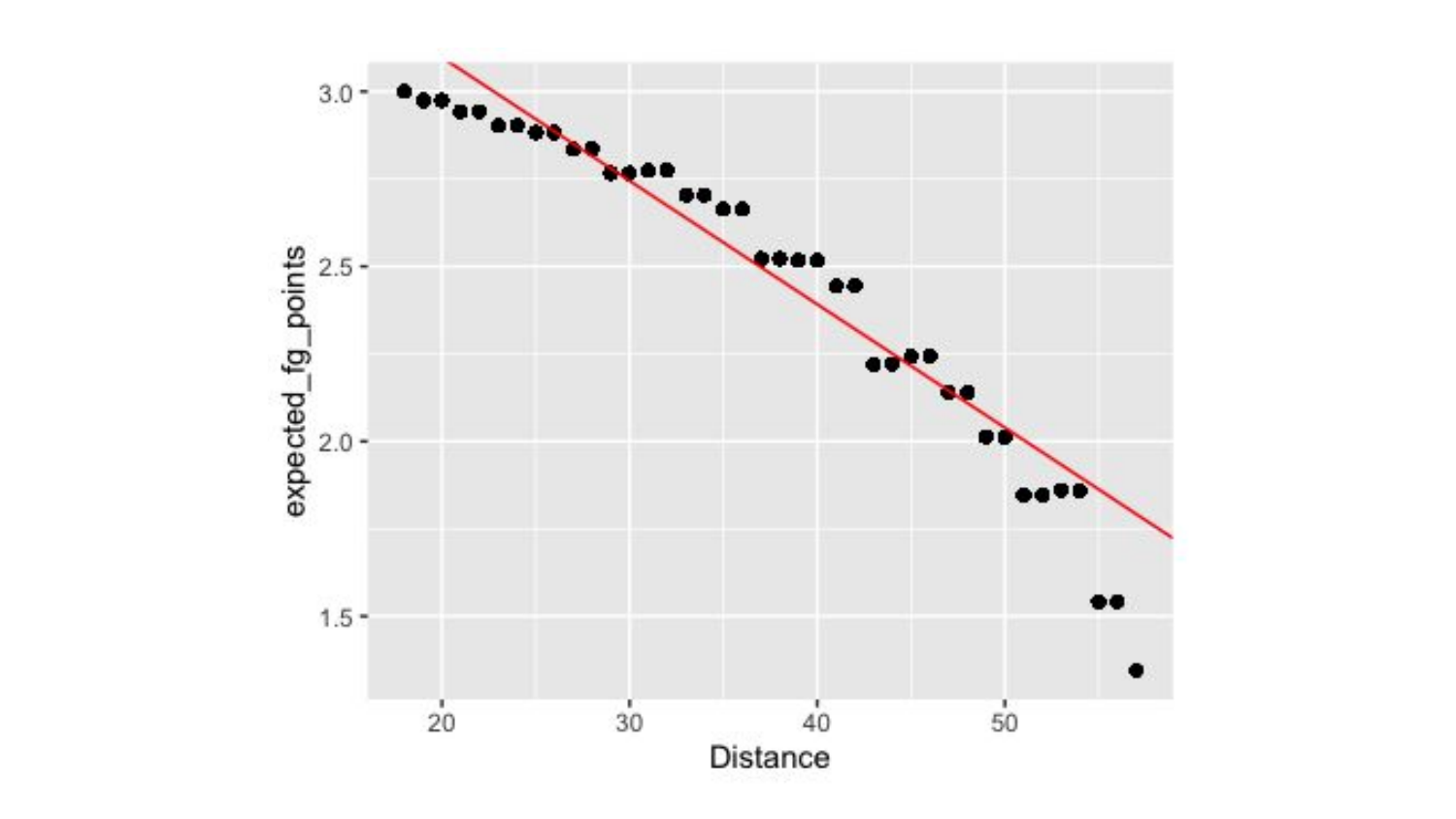#### The Final Process

- To find the expected points on fourth down, we multiplied the first and ten expected points for each specific yardline by the conversion percentage of each fourth down distance.
	- For example, if it was a fourth and 3 at the 35 yard line, we multiplied the first and ten expected points at the 32 yard line by the chance of converting a fourth and 3.
- With all of these graphs, we then made a final model with the field goal expected points along with the expected points of each fourth down distance from 1 to 10 yards.
- The model displays both the field goal expected points and the fourth down expected points for each yardline 40 yards and in.

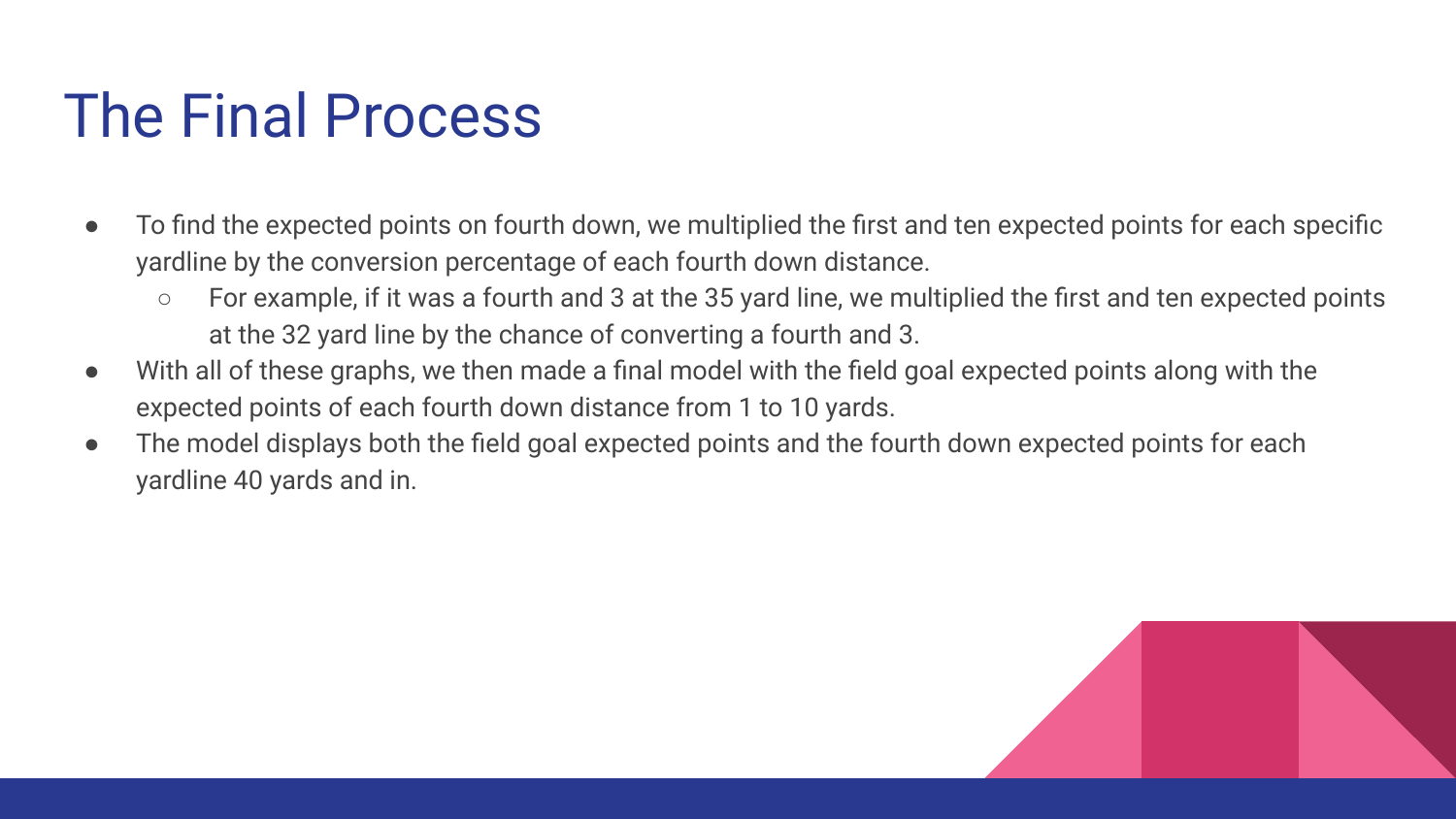#### Expected Points Based on Distance and Field Position



Note: This model is a baseline prediction on whether or not go for it on fourth down. It is based on the average statistics of all NFL teams. It is not intended to be used explicitly or situationally.

- Each blue line on the graph represents the expected points of each fourth down from within 40 yards of the goalline.
- The red line represents the expected points of a field goal attempt from the 40 yard line and in.